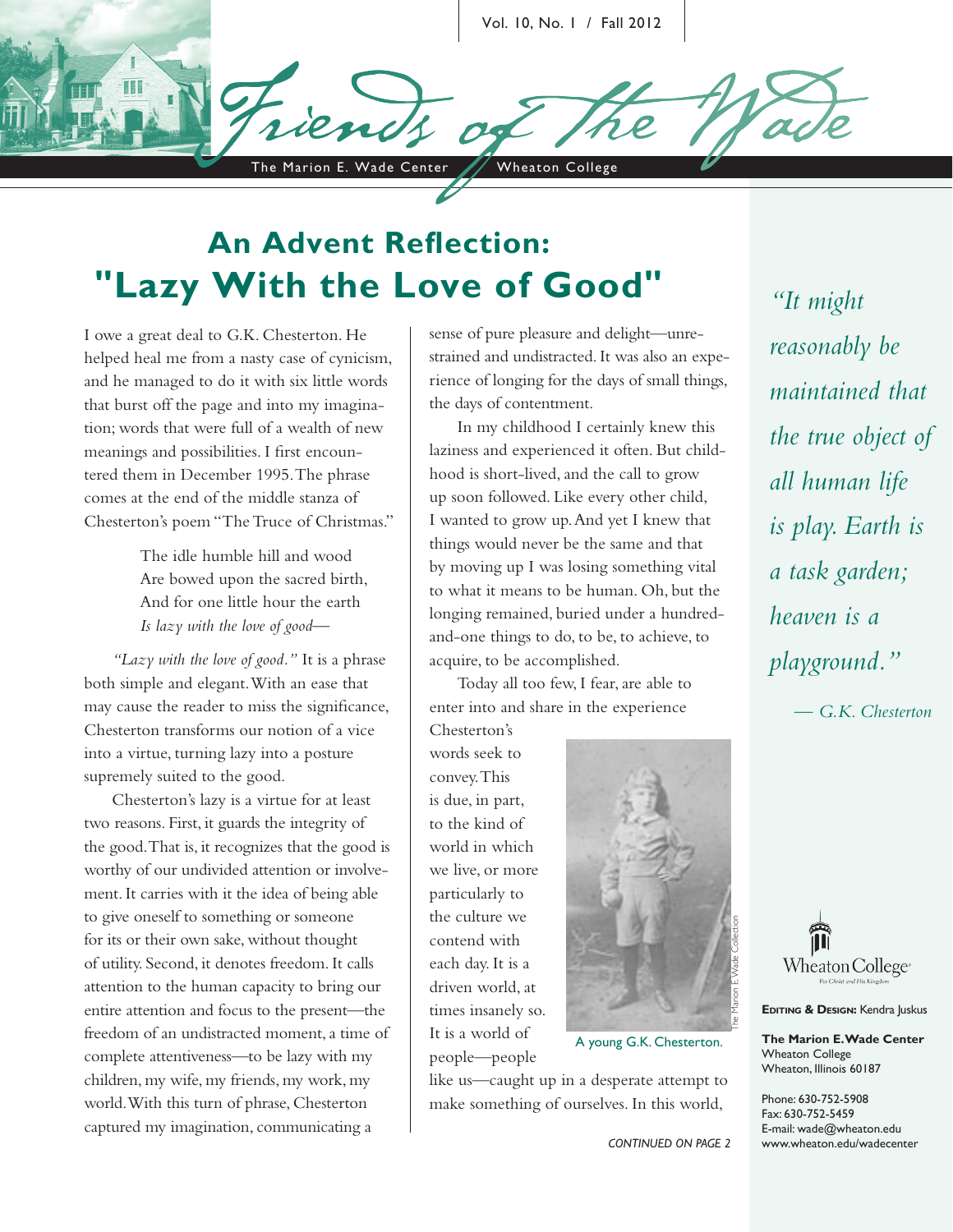## **Corner Corner**

**Director's**

Director's

At the C.S. Lewis Festival in Petoskey, Michigan this fall, Mickey Maudlin, senior vice president and executive editor at HarperCollins, San Francisco, observed that although Lewis died fifty years ago, "he has sold in the past ten years more books than any other ten-year period his books have been available. That is well over fifty million volumes." He went on to say that most people do not understand how unusual this is—"What other deceased authors sell so well, especially when it comes to nonfiction?" C.S. Lewis not only continues to be popular, he is, according to Maudlin, a literary "phenomenon." But Lewis is not the only Wade Center author garnering attention these days. In December, the first of three films of Peter Jackson's adaptation of J.R.R. Tolkien's *The Hobbit* will be released. Already the publishing floodgates are opening, spilling forth a host of related books. And there is more. The recent stage productions of *Shaw versus Chesterton*, *Freud's Last Session*, and *The Screwtape Letters* have all received critical acclaim and played to enthusiastic audiences. Clearly there is an enduring—even growing—hunger for the wise and winsome words of these remarkable authors. We all have reason to be encouraged. Thank you for partnering with us; we invite your continued support of the Wade's work to sustain these authors' import in today's society.

Wishing you joy and peace this Christmas,

y hitchell

### **Did You Know?**

J.R.R. Tolkien's *The Hobbit* celebrates its 75<sup>th</sup> anniversary this year. The anniversary brings a flurry of new publications, and the first of three films based on the book will hit theaters in December. The Wheaton College Tolkien Society, advised by Wade Archivist Laura Schmidt, will celebrate by inviting campus members to a reserved screening of the movie on opening day. At the Wade, Office Assistant Shawn Mrakovich has crafted a new museum display in honor of *The Hobbit.* Come visit this impressive tribute to Tolkien's beloved novel! **W**

#### **"Lazy With the Love of Good"**

*CONTINUED FROM PAGE 1*

ideas of lazy and the love of the good rarely find a place to exist, let alone flourish. Like Jesus calming the storm, Chesterton's idea of lazy speaks peace into this madness.

But Chesterton points us to more: to be lazy with love, and more particularly the love of the good. Chesterton believed that humans have the tendency, especially where love is concerned, to celebrate the idea or ideal, but despise the experience. Few things have been elevated and celebrated by the human community as much as love; and yet human history demonstrates how elusive a thing real love is, how very difficult it is to sustain. What Chesterton is advocating is the wonderful skill of being lazy with the love of *real* things, not merely their ideal constructs. Good, like love, is not an idea; it is a thing, real and concrete.

Chesterton was not convinced that others shared his opinion that goodness was a real thing. In his novel *Manalive*, he raises the question of whether being perfectly good, holy, and keeping the laws of God in all respects can make a person truly happy and full of joy. Chesterton's answer was an unqualified yes; in fact he also believed that goodness was the final destiny of every redeemed human soul. He agreed with the apostle Paul, who wrote that real goodness leads to real joy, real peace, and genuine well-being (Phil. 4:8-9).

Do we believe this? Do you, do I, believe that being perfectly good will make us perfectly happy? That is the question Chesterton would have us ask, and ask in a serious way. Why, for example, does the thought of absolute goodness so often leave us yawning? Why does

> heaven often hold little attraction? Could it be an anemic sense of the good? Scripture would have us understand that a life of goodness on earth and in heaven is nothing more and nothing less than an eternal adventure. We are invited to search out the wonders of this adventure, as well as the unfathomable depths of God, exploring both unencumbered, unrestrained, and undistracted—lazy to the extreme with the love of good. **W**

> > *By Christopher Mitchell*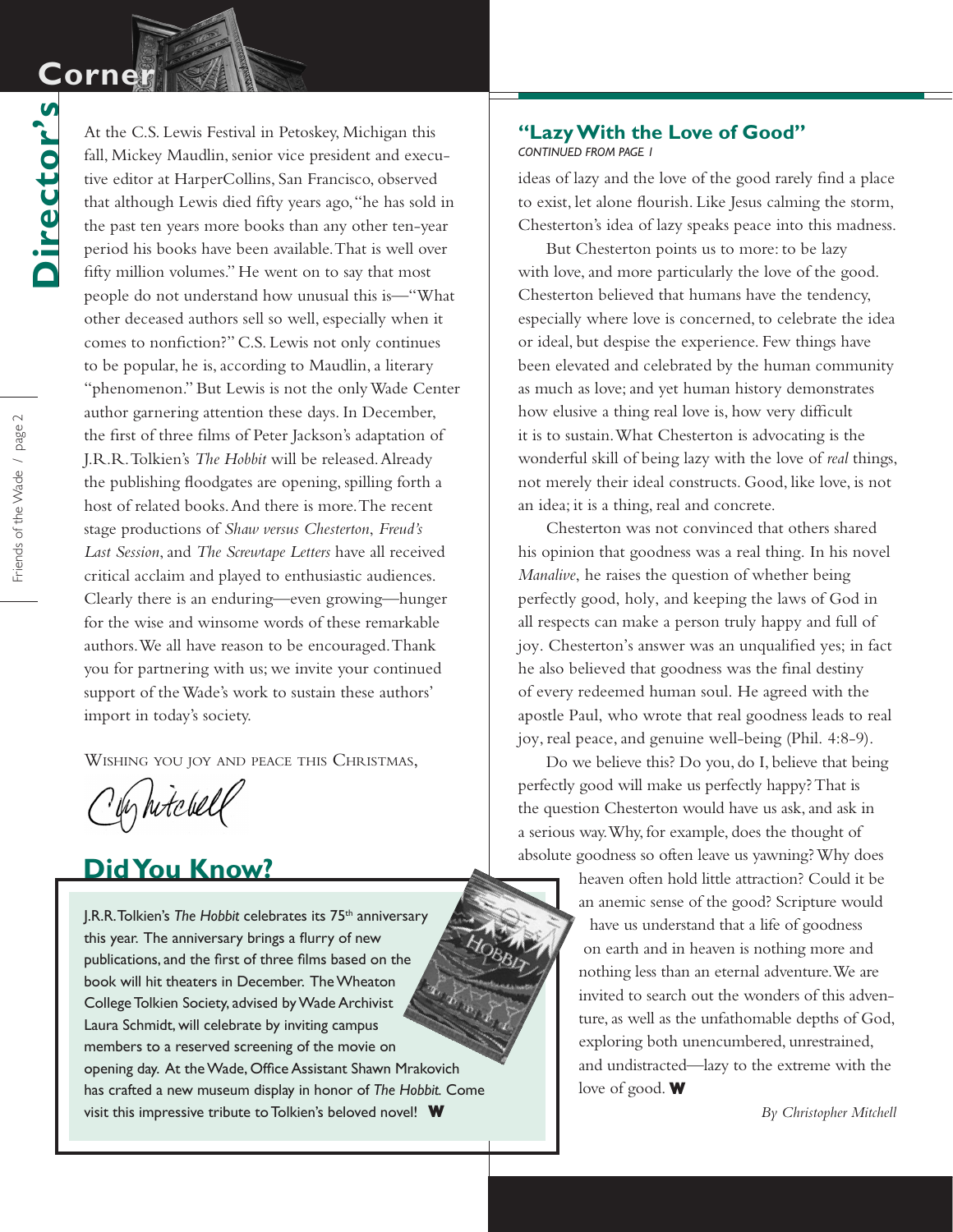## **Up Close**

### Dr. Alister McGrath, C.S. Lewis Biographer

This coming spring heralds the publication of an exciting new book on the life and work of C.S. Lewis, written by

Alister McGrath, one of the world's leading Christian theologians and an acclaimed writer and speaker in his own right. His newest work, *C.S. Lewis: A Life*, reveals new insights into Lewis's conversion



Alister McGrath

and his enduring impact on American evangelicals.

"2013 marks the 50th anniversary of [Lewis's] death," explains Dr. McGrath, "and I felt that a very appropriate way of marking this occasion was to produce a biography which was rigorously grounded in scholarship on the one hand, and which told the story of his life in a way that was accessible, interesting, and reliable on the other."

That life and Dr. McGrath's own share certain similarities. Both men were born in Belfast and came to faith in God at Oxford University after periods of atheism. Both Dr. McGrath, whose own career largely concerns Christian apologetics, and Lewis defended the Christian faith from intellectual standpoints. "[Lewis's] approach to apologetics, his defense of the reasonableness of faith, and his powerful engagement with the imagination have all been important to my own thought and ministry," says Dr. McGrath.

Dr. McGrath spent two days at the Wade in the fall of 2011 to research Lewis's life, using Reading Room and Archives material, particularly the oral history collection and books from Lewis's library. "[The] Wade is unique," Dr. McGrath says, "bringing together in one location a mass of material about Lewis and his circle. In addition, they have a marvelously informed and helpful staff! . . . I regard the Wade's resources as indispensable to any serious Lewis scholar."

Dr. McGrath's research at the Wade was part of a schedule of study that began with a close reading and annotation of Lewis's complete works, followed by a reading of 250 secondary texts on Lewis and a "ransacking" of historical archives. Such abundant research has enabled Dr. McGrath to write a second book, *The Intellectual World of C. S. Lewis*, to be published by Wiley-Blackwell in 2013. The Wade awarded Dr. McGrath a Clyde S. Kilby research grant in support of his work on both of these books.

On March 20, the Wade and Tyndale House Publishers will host Dr. McGrath for a book release event. Dr. McGrath will speak on his study of Lewis's life and a new assertion about the dating of Lewis's conversion, and reveal photographs from Lewis's life that have rarely, if ever, been seen by the public. *C.S. Lewis: A Life* will be available for purchase and signing that evening. We hope that you will be able to join us in Barrows Auditorium at 7:00 p.m. on Wednesday, March 20, 2013, to delight in this new assessment of Lewis's life and work by one of today's finest scholars. **W**

#### **Spotlight on** *SEVEN* **Volume 29**

Along with highlighting the literary works of our seven authors, *VII: An Anglo-American Literary Review*  seeks to provide a window into the world of these writers, depicting what life was like for each and how their experiences affected their writing. In the forthcoming issue, Volume 29, Andrew Lazo questions the historical dating of Lewis's conversion to Theism and considers its implications. Don King explores Lewis's life through love sonnets written by his wife, Joy Davidman—some of which can be read here for the first time. The new volume also features an insightful comparison of Stephen E. Ambrose's *Band of Brothers*  with J.R.R. Tolkien's *The Lord of the Rings*, as well as a commentary on the influence of Dante on George Macdonald's *At the Back of the North Wind.* View the complete contents on our website: www.wheaton. edu/wadecenter/Journal-VII. **W**